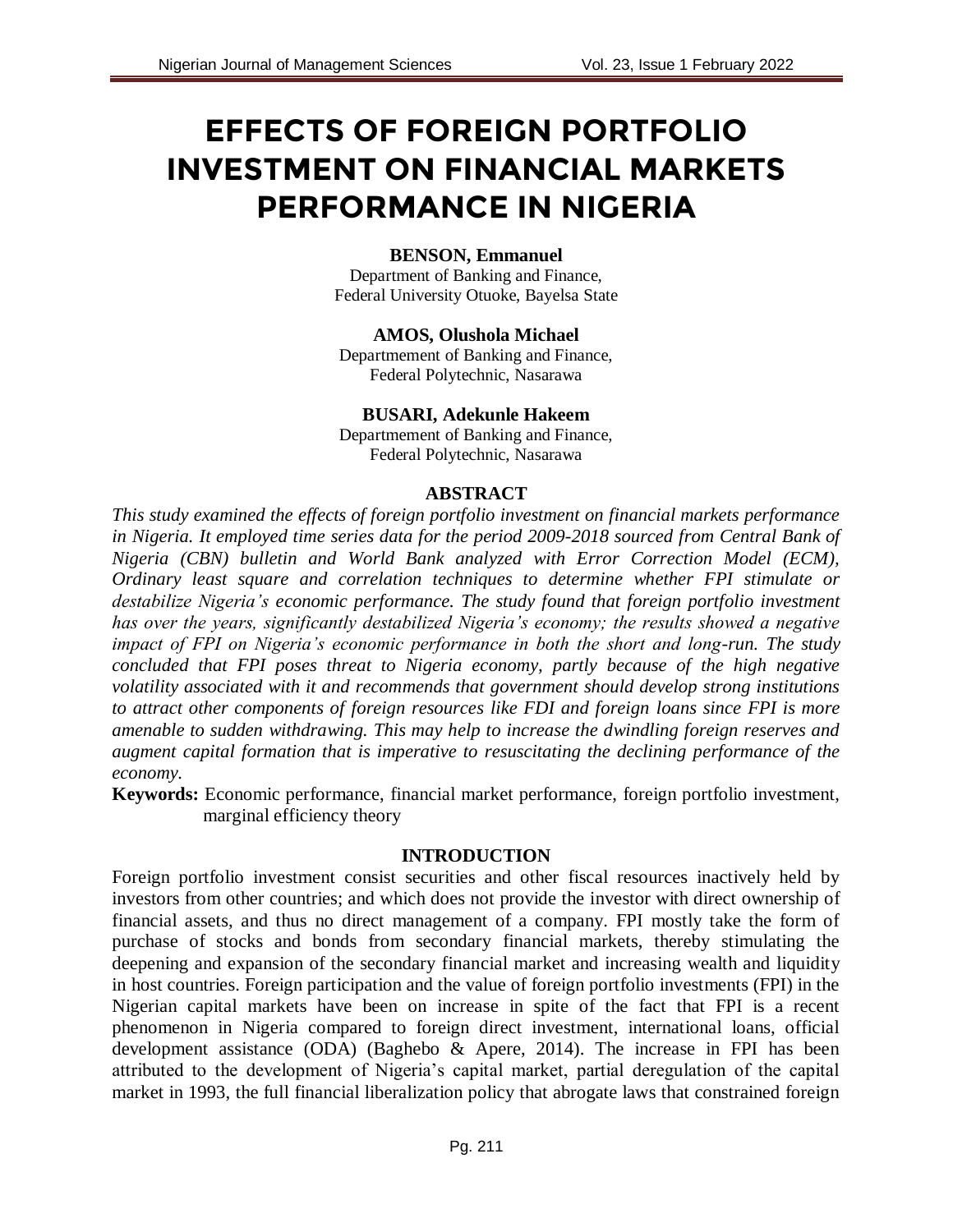participation in the Nigeria capital market and internationalization of the market in 1995 (Meristem, 2015).

Empirical studies have been conducted on FPI inflows and economic performance of Nigeria (Baghebo & Apere, 2014; Oni, Imolehin, Adelowo & Adejumo, 2014; Olotu & Jegbefume, 2011). Most of these studies employed data on aggregated FPI inflows into the country thereby neglecting the net flows of FPI, hence its volatility. In this regards, it was not a surprise that all these studies found consistent positive relationship between FPI and economic performance in Nigeria. With knowledge gathered from the theoretical literature of Osaze (2011) that strong FPI outflow especially during economic crisis have given rise to concerns about the impact FPI on domestic economies, there is a need to verify these assertions using data on net inflows of FPI. In addition, this study used current data to verify the findings of previous studies on FPI and economic performance in Nigeria.

The increase in the flow of foreign capital to emerging countries increases the efficiency of capital allocation in host countries, which helps to increase cash flows from developed economies to emerging ones; mostly due to low returns of investment in developed economies, compared to emerging ones. For host countries, this cash flow reduces the cost of money, increases investments and enhances the competitiveness of local companies in the global market, which in turn, positively affects production and demand for labor. The important aspect of FPI is the competition between foreign financial institutions, which contribute to the importation of financial services and advanced technology and the localization or adaptation of new technology to the domestic environment of host countries. This often results in efficient allocation of funds, risk sharing and increased control over capital issuances. Internationalization makes financial markets more efficient, more liquid and deeper.

The focus of this examen was to determine the effects of FPI on financial markets performance in Nigeria. The study particularly, examined the impact of FPI on financial markets in Nigeria from 2009-2018; and how other macroeconomic variables, such as interest rates, exchange rates depreciation, and trade openness affect stock market growth. 2009-2018 is the period of interest in this study because it embraced a period of structural reforms, institutional transformation, democratic governance, and era of constant economic growth and fluctuating foreign investment inflows to Nigeria. Some annualized time series data employed are variables, such as FPI, market capitalization, interest rates, exchange rates, and trade openness.

#### **LITERATURE REVIEW**

## **Baseline Theory**

This study is founded on the marginal efficiency theory of John Maynard Keynes. The theory views investment decisions as being dependent on internal rate of return (IRR) generated by investing in a particular asset called Marginal Efficient of Investment (MEI) and the prevailing market rate of interest rate. Marginal efficiency of investment is the expected rate of return on investment as additional units of investment are made under specified conditions and over a stated period of time (Anyanwu & Oaikhenan, 1995). John Maynard Keynes defined IRR as the rate of discount which will make the present value of the series of annuities given by the returns expected from the capital asset during its useful life just equal its supply price; and utilized the concept of marginal efficiency of capital (MEC) in the development of the marginal efficiency theory. He defined MEC as the rate of discount that equates current cash outlay with present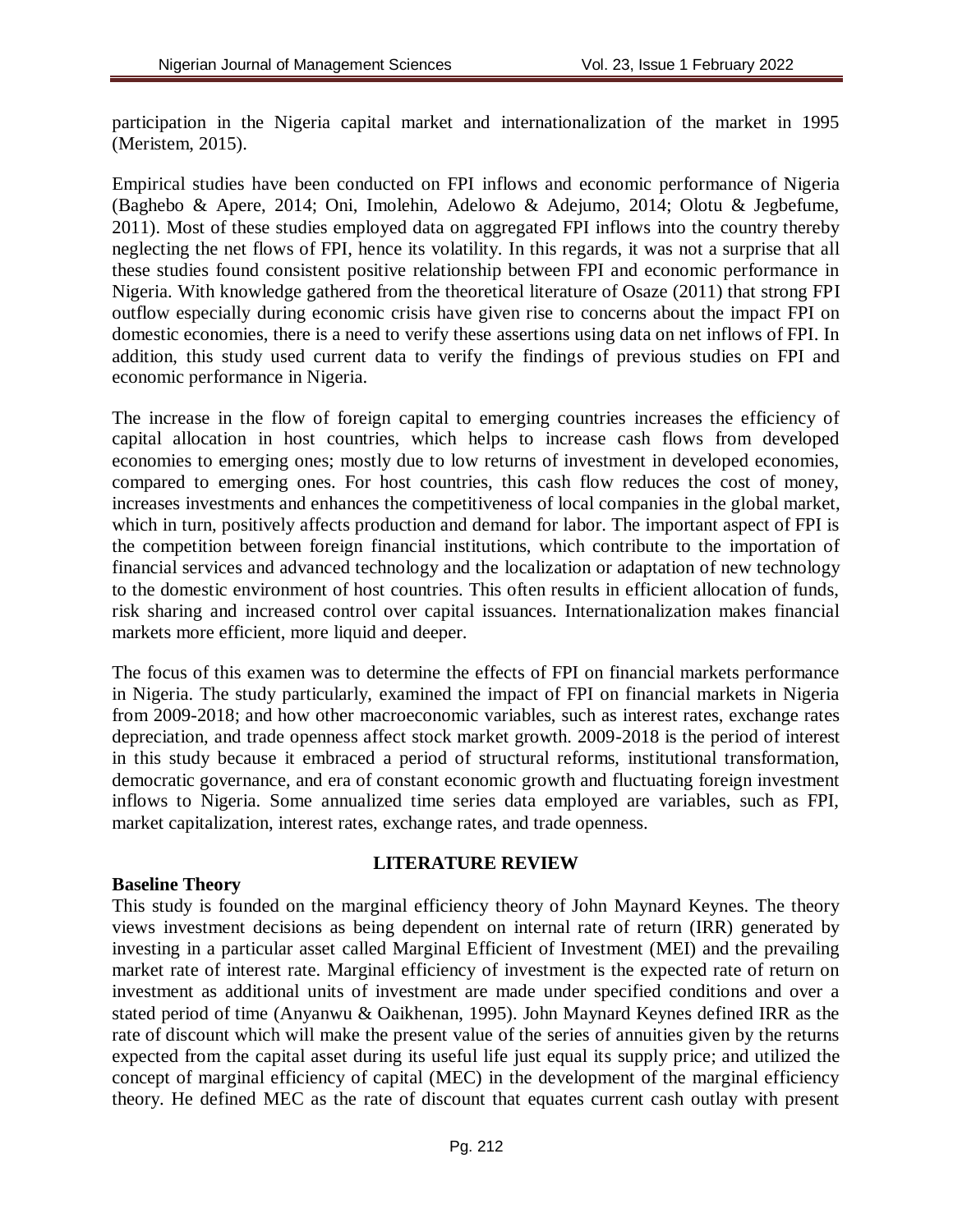value of future cash receipt. The marginal efficiency theory states that the marginal efficiency of investment will be compared to the market rate of interest and such comparison will generate a set of decision rule for firms. The rate of return is computed as the rate at which the expected stream of future earnings from an investment project must be discounted to make their present value equal to the cost of the project. The appropriate rule is:  $MEI = r$ , accept investment proposal or MEI < r, reject investment proposal. The rule further defined, r, as the market rate of interest and states that where MEI = r, investment is considered to be at its optimum or equilibrium level.

### **Conceptual Review**

Economic performance has been conceptualized in different ways by different authorities. Many economists saw it as increase in an economy's real income, including gross domestic product over a long period of time (Meier, 2000), increase in aggregate output over time (Lewis, 1954) quantitative increase in capital stock, natural resources, resource allocation and production capabilities of a country regardless of its population size (Solow, 1956), and increase in total employment, total outputs, personal income/earnings/prosperity/wealth of a nation (Kuznets, 1971). In this regard, it can be measured by gross domestic products, per capita income which is usually calculated by GDP/population, employment, which in some cases complements income change, which has implication for economic welfare.

FPI has been defined as import of funds from one country to another for the purposes of purchasing securities in the recipient country's bond and stock market(s) with the intention of getting high rates of return on investment rather than gaining management control of firms in the host country (IMF, 2014). It is a cross-border investment in equity securities, debt securities in the form of bonds, notes and money market instruments and financial derivatives such as options in order to make profits (World Bank, 2015).

Nigeria's economy has experienced a seemly exponential growth since the introduction of SAP, as almost all macroeconomic variables, especially Gross Domestic Product (GDP) component, posted positive indication when compared with figures before 1986 (CBN Statistical Bulletin, 2013). The CBN Statistical Bulletin (2013) data depicts that foreign capital inflows to Nigeria have surpassed most African countries and has since 2000s become one of the most attractive foreign capital destinations in the world. However, factors that have inhibited the constant inflows of FPI and the growth of stock market in Nigeria during the early years of SAP were the indigenization policy through the Nigeria Enterprise Promotion Decree (NEPD); undeveloped financial system, inconsistent government policies, and weak institutional and legal frameworks. After the banking recapitalization of 2005 however, the capital base rose of banks to 25 Billion Naira; the financial market registered a total trading value of 262.937 billion (Nigerian Stock Exchange (NSE), 2006). This performance contrasts with N265.5 million total trading volumes registered in 1990, N1.8 billion in 1995 and N11.1 billion in 1997. Thus between 1990 and 2005, the value of trading had risen astronomically and the growth in the value of equities became remarkable during the period (NSE, 2006).

Data from the Nigerian Stock Exchange also indicates that FPI flow which stood at 15% in 2007, consistently fluctuated over the years to stand at 67% in 2011 but dropped to 61.4% in 2012 (Akanbi, 2013). Reiterating further, Akanbi (2013) stated that the declining trend of FPI flow continued in 2013. According to Akanbi (2013), the nominal figure of FPI flow in 2008 was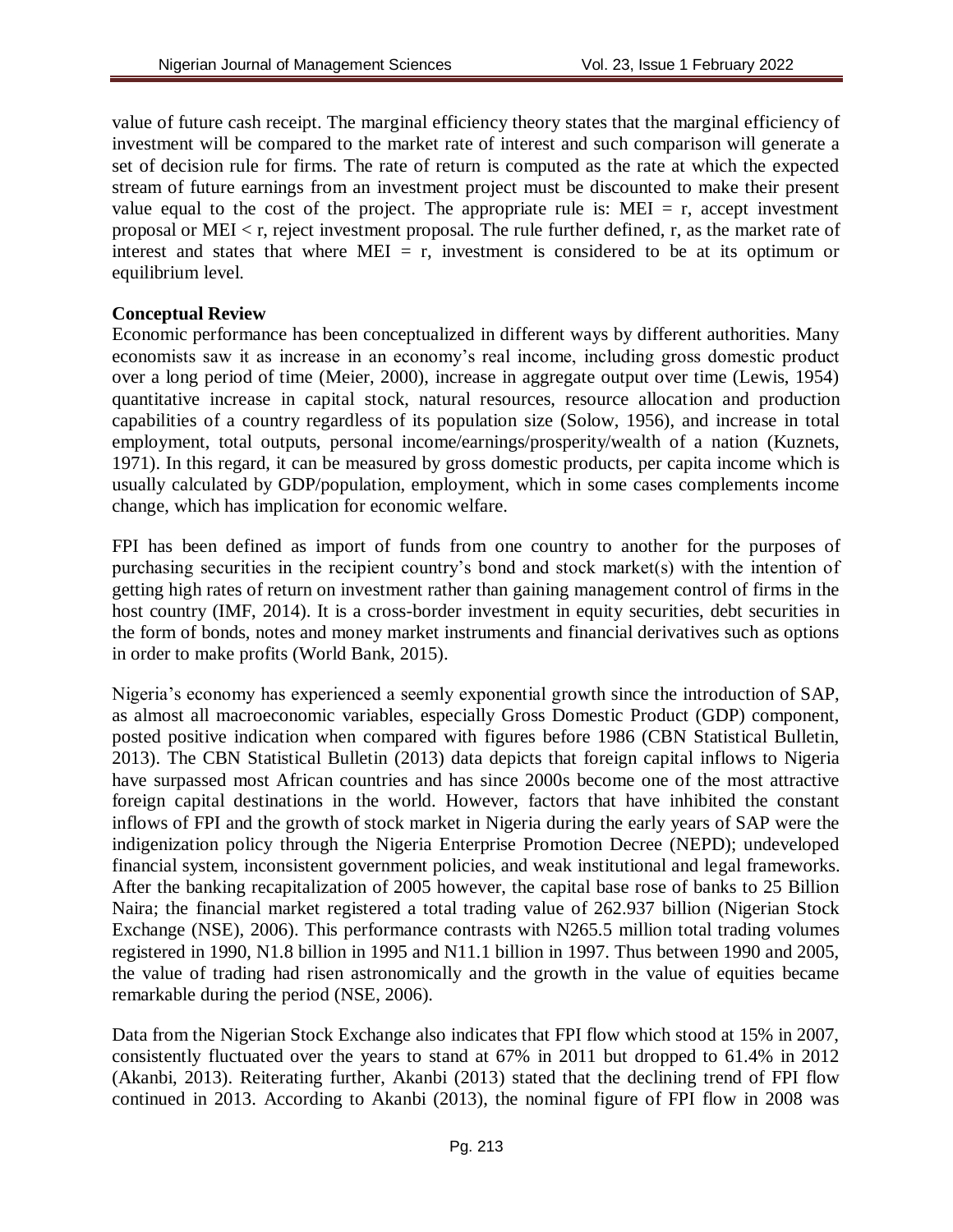N787.4 billion while the total transactions on the NSE were N4, 758.27 trillion. In 2009, it was slightly lower but its contribution to the activities in the stock market was ironically higher than the two previous years at N424 billion. For the year 2010, Akanbi (2013) put FPI inflow at N577.3 billion out of N1.6 trillion transactions and in 2011, the FPI inflow was N847.9 billion out of N1.3 trillion transactions for the year. More so, in 2012, N808.4 billion worth of FPI inflow was made by foreign investors in a year when the total transaction was put at N1.3 trillion. The above data trends depict the inconsistency of FPI as a reliable source of capitalization for Nigerian stock market growth expectation.

According to Indexmundi (2012) data from IMF, the value for official exchange rate (LCU per US\$, period average) in Nigeria was 153.90 as of 2011. The data showed that, over the past 25 years, this indicator reached a maximum value of 153.90 in 2011 and a minimum value of 1.75 in 1986. However, the value for real effective exchange rate index (2005 = 100), which is the nominal effective exchange rate (a measure of the value of a currency against a weighted average of several foreign currencies) divided by a price deflator or index of costs in Nigeria was 117.93 as of 2010. The data showed that, over the past 25 years this indicator reached a maximum value of 312.51 in 1986 and a minimum value of 58.15 in 1992.

From the above trend, stock market has been growing astronomically while the FPI has fluctuated. In essence, the major problems are inconsistency in the FPI inflows to the Nigerian capital market which increases volatility and macroeconomic instability and lack of bonded FPI. Also, the low domestic participation in stock market trade in Nigeria might be as a result of low awareness by many Nigeria about this arm of the financial market. Furthermore, the volatility of FPI tends to affect stock market growth as a result of uncertainty and risk. In essence, the trend of FPI to the capital market over the period under study (1986-2014) represents unstable and fluctuating inflows.

## **Empirical Review**

A comprehensive study on FPI in Nigeria was done by Ekeocha (2012). The study asserted that FPI has grown recently in proportion relative to other types of capital inflows to Nigeria before the wake of the global financial crisis. It opined that, there is no empirical regularity regarding the determinants of FPI in Nigeria. Ekeocha's study tried to add to the stock of knowledge by modeling the long-run determinants of FPI in Nigeria over the period of 1981-2010 converted into quarterly series. The variables considered by this study were market capitalization, real exchange rate, real interest rate, real gross domestic product and trade openness. The study applied time series analysis specifically the finite distributed lag model and found that FPI has a positive long-run relationship with market capitalization, and trade openness in Nigeria.

Similarly, Eniekezimene (2013) examined the impact of FPI on capital market growth by xraying the growth of FPI in the market as well as the transmission channels through which changes in FPI affect growth of the market. The study used Ordinary Least Squares (OLS) methodology with a Parsimonious Error Correction Model Specification, after testing for stationary status (unit root) and long run relationship (co-integration) of the variables. The found that FPI has a positive impact on capital market growth with the speed of adjustment from shortrun to long-run as indicated by the ECM-1 having a relatively high value of 66% in absolute terms.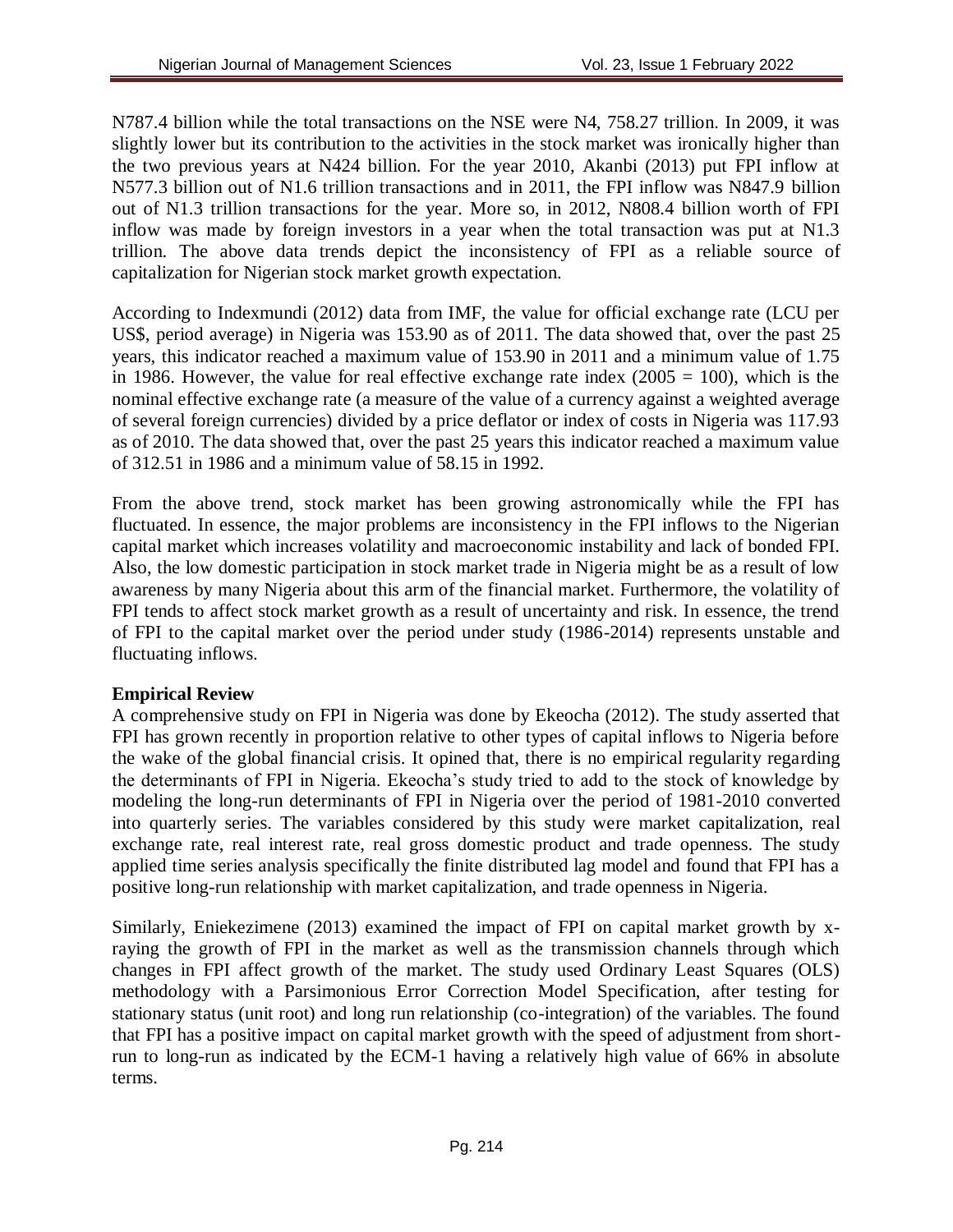In other climes, Haider *et al*. (2017) investigated the impact of stock market performance and inflation on FPI in China, using time series quarterly data from Q1 of 2007 to Q4 of 2015. The results showed that there was significant positive impact of stock market performance on the FPI, whereas inflation is found to be negatively associated with the FPI. Relatedly, Fayyaz *et al*. (2015) reported that the major determinants of FPI are GDP growth, market size and market efficiency and higher expectation of returns; stating that these play a vital role in the movement of FPI.

Aurangzeb and Ul Haq (2012) in their study examined the impact of international capital inflows on the growth of the Pakistani economy. They found that external debt, remittances and FDI had an optimistic impact on GDP. As per Parthapritam (2006), in order to attract FPI there had been competition among the emerging markets, and it became important for developing countries to ensure attractive returns for foreign investors, and to increase their operational flexibility. Also, Loice (2017) investigated the effect of foreign portfolio equity outflows on stock returns of listed financial institutions in Kenya. Using purposive sampling technique the study concentrated on 14 financial institutions. Panel estimation results indicated that foreign portfolio equity outflows had no effect on stock returns of listed financial institutions in Kenya.

In view of the foregoing reports and positions of scholars, the current study hypothesizes that:

- Ho1: Foreign portfolio investment does not have significant relationship with financial market performance in Nigeria.
- Ho2: Foreign portfolio investment does not significantly impact financial market performance in Nigeria.

## **METHODOLOGY**

The focus of this study was to examine the effects of FPI on financial markets performance in Nigeria. The study adopted an ex-post facto research design. The study relied on secondary data obtained from World Bank Data on foreign portfolio flows, inflation (INFL), stock market, Gross Domestic Product (GDP) and Market capitalization (MC) from 2009-2018 which sum up to 10 observations which is long enough to cater for the loss of degree of freedom. The study utilized the Pearson product Moment Correlation and the multiple regression statistics in testing for the linear relationship between the variables and for estimating the influence of the predictor variable on the criterion variable. The multiple regression model was specified in a functional form using the selected variables as:

#### MC = f(PFIB, PFIS, GDP, INFL)

This equation is linearly expressed as;

GMC =  $\beta_0 + \beta_1$  PFIB<sub>t-1</sub> +  $\beta_2$  PFIS<sub>t-1</sub>  $\beta_3$  GDP<sub>t-1</sub> +  $\beta_4$  INFL<sub>t-1</sub> + et

Where FM is the dependent variable and PFIB, PFIS, GDP, INFL are independent variables.

GMC = Growth rate of Market capitalization

FPIB=Foreign Portfolio Investment (Buying)

FPIS=Foreign Portfolio Investment (Selling)

GDP=Gross Domestic Product

INFL=Inflation

 $et = error term$ 

## **RESULTS AND DISCUSSION**

## **Table 1: Descriptive statistics of the variables used in the summary**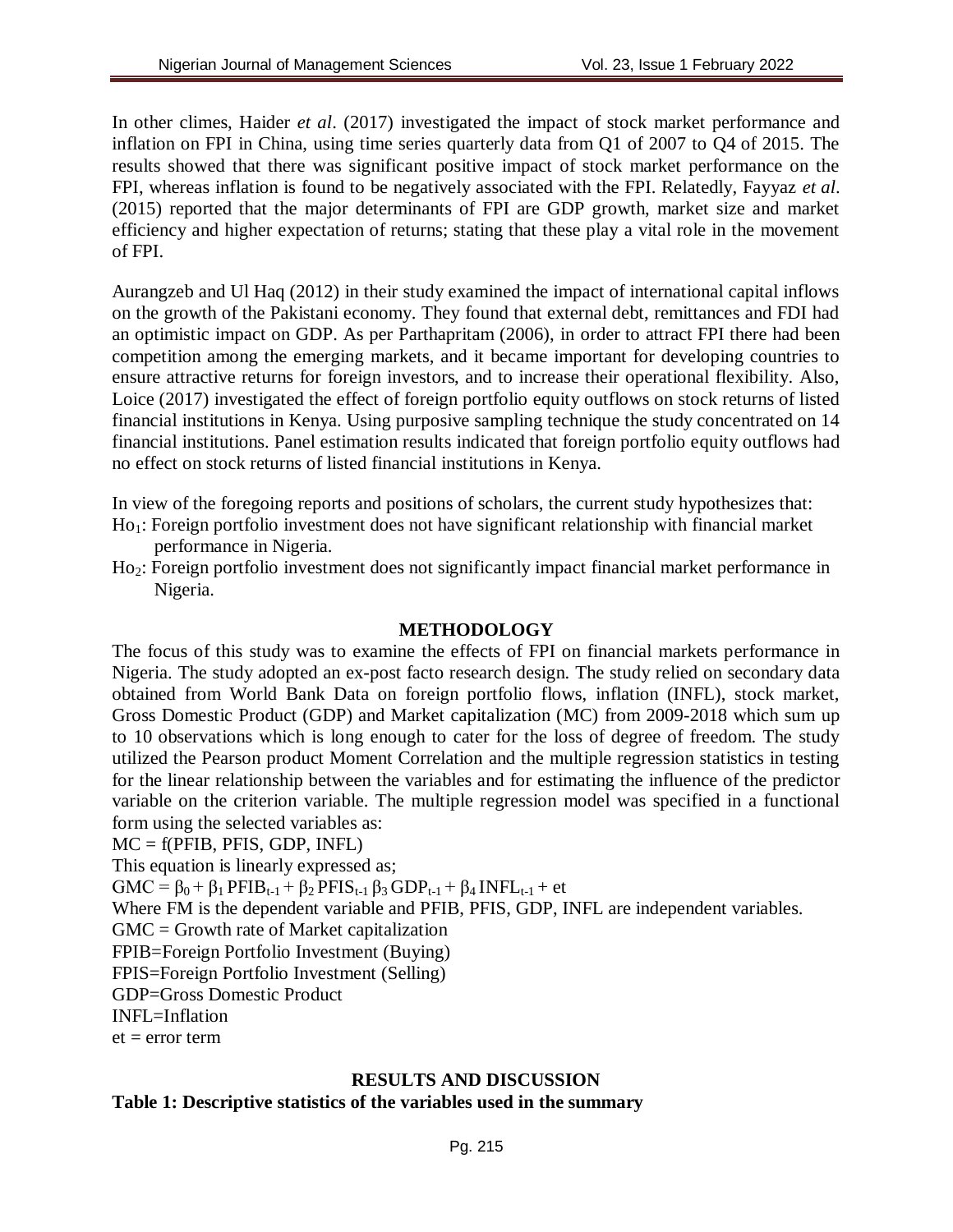|                   | Years     | Range  | Minimum | Maximum | Mean  | Std. Deviation |
|-------------------|-----------|--------|---------|---------|-------|----------------|
| Foreign Inflow    | 2009-2018 | 71.92  | 19.83   | 91.75   | 51.85 | 20.38          |
| Foreign outflow   | 2009-2018 | 114.55 | 16.34   | 130.89  | 55.62 | 31.07          |
| Financial markets | 2009-2018 | 86.55  | 19.94   | 106.49  | 46.25 | 25.34          |

Source: Descriptive Statistics Results using SPSS version 24

The mean score of foreign inflow of portfolio investments is 51.85; the standard deviation is 20.38; while the mean score of foreign outflow of portfolio investments is 55.62 and standard deviation is 31.07. The mean score of financial markets is 46.25 and standard deviation is 25.34. This result shows that foreign outflow portfolio investments have high maximum output, followed by financial markets and foreign inflow portfolio investments.

### **Table 1: Correlation between foreign portfolio investments and financial markets performance**

| <b>Correlations</b>      |                            |           |                   |  |  |  |
|--------------------------|----------------------------|-----------|-------------------|--|--|--|
|                          |                            | Financial | Foreign portfolio |  |  |  |
|                          |                            | markets   | investment        |  |  |  |
| <b>Financial markets</b> | <b>Pearson Correlation</b> |           | $.007*$           |  |  |  |
|                          | Sig. (2-tailed)            |           | .877              |  |  |  |
|                          |                            | 10        | 10                |  |  |  |
| Foreign portfolio        | <b>Pearson Correlation</b> | $.007*$   |                   |  |  |  |
| investment               | Sig. (2-tailed)            | .877      |                   |  |  |  |
|                          |                            | 10        |                   |  |  |  |

\*. Correlation is significant at the 0.05 level (2-tailed).

Source: Output of data analyses on foreign portfolio investments no financial markets performance

Table shows that the Pearson correlation value between foreign portfolio investment and financial markets performance is 0.877. This value is very close to 1. Thus, the study posits that a very strong relationship exists between foreign portfolio investments and financial markets performance. Since the Sig value is .007 (which is less than .05), it means that the relationship between the variables is statistically significant. Therefore, the null hypothesis is rejected. The value of N in this study represents ten (10) years of activities in the investment portfolio.

#### **Table 3: Influence of foreign portfolio investments no financial markets performance**

|                        |      | D <sup>2</sup>           |       | $\mathbf F$              |        | P-value | Durbin-Watson            |
|------------------------|------|--------------------------|-------|--------------------------|--------|---------|--------------------------|
| <b>Model Variables</b> |      |                          |       |                          |        |         |                          |
| Constant               | 0.65 | 0.42                     | 5.96  | 2.52                     | . . 80 | 0.45    |                          |
| Foreign Inflow         | -    | $\overline{\phantom{a}}$ | 2.05  | $\overline{\phantom{a}}$ | 2.24   | 0.04    | $\overline{\phantom{0}}$ |
| Foreign outflow        | -    | -                        | 44. ا | $\overline{\phantom{a}}$ | 1.42   | 0.20    | $\overline{\phantom{0}}$ |

Note: Regression significant at 5% level of significance

Source: Output of data analyses on foreign portfolio investments no financial markets performance

 $Y = X_1 + X_2 + C$  where C is the constant. Predicted  $y = 2.05X_1 + 1.44X_2 + 5.96$ 

The value of 0.65 indicates good linear regression with 42% of the variation in the dependent variable revealed by the coefficient of determination  $(R^2)$ , while the remaining 58% was due to other factors not presumed in the variation model. The Durbin-Watson value of 1.77 indicates a good formulation of portfolio investments. The result revealed that the intercept (constant) of the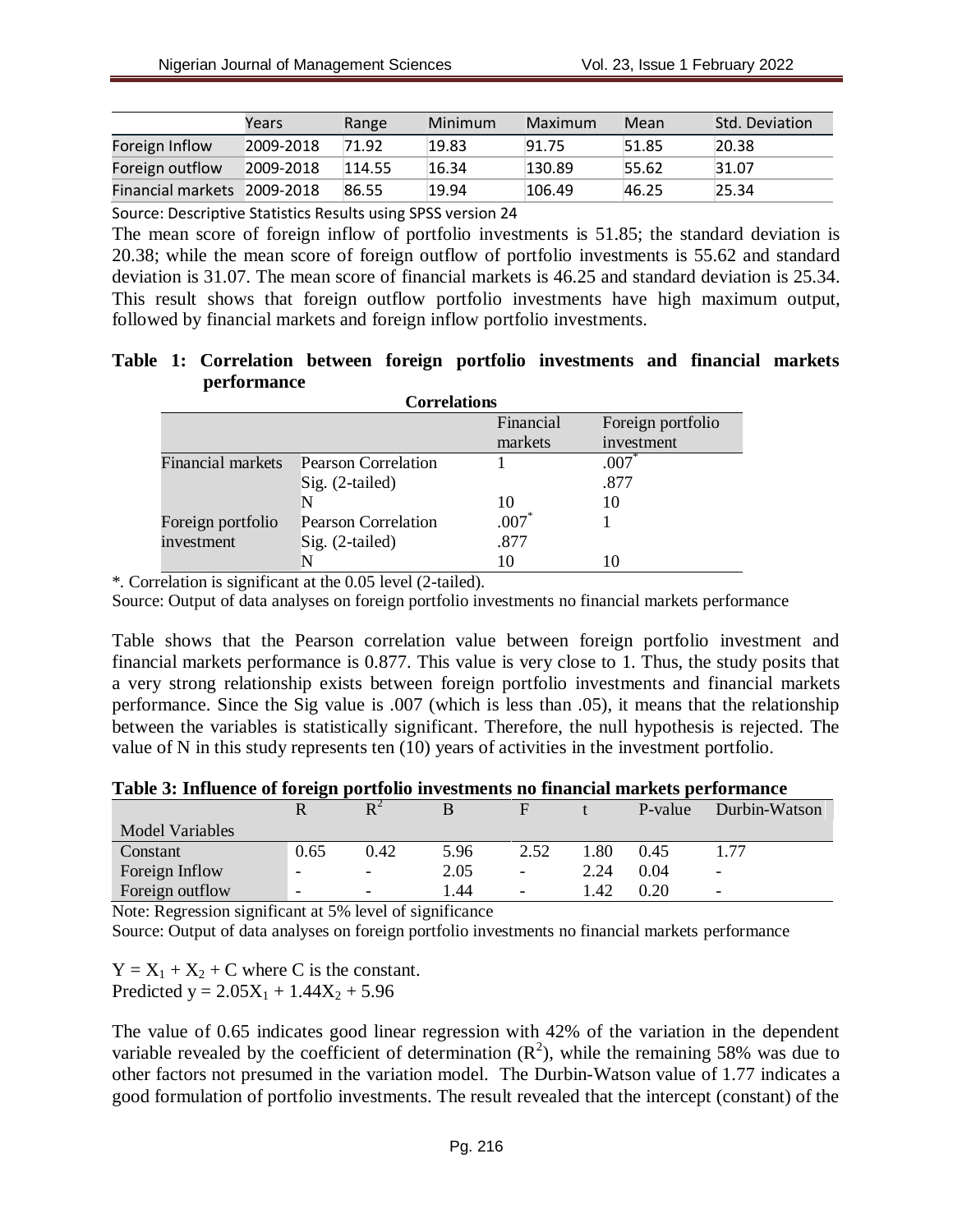equation is 5.69. This value of 0.04 is positive and statistically significant since P-value is less than 0.05 level of significance, indicating Foreign Inflow will increase by beta 2.05 and *t* of 2.24. The Sig value is 0.20 (which is greater than .05), it mean the values are not significant, indicating Foreign Outflow will decrease by beta 1.44 and *t* of 1.42. In view of these results, the null hypothesis was rejected.

Drawing from the above analyses, FPI have over the years significantly destabilized the Nigeria economy as the findings of this study showed negative impact of FPI on economic performance of Nigeria both at the short and long-run. Though, these findings deviate from previous empirical studies of Olotu and Jegbefume (2011) which employed parsimonious error correction mechanism to show positive significant relationship between FPI inflows and economic growth of Nigeria. The paper further revealed that FPI has negative and significant impact on stock market development and capital formation which were showed by these studies to be critical factors that stimulate economic performance both at the short and long-runs. This suggests FPI has over the years made Nigeria capital market inefficient; and failed to bridge the shortage of domestic savings and investments gaps, hence capital formations.

FPI has not helped Nigeria develop it stock market rather it has worsen it with profound negative impact on capital formation. On this basis the study concluded that FPI has undermined the capacity of domestic stock market to create more wealth, liquidity and efficient allocation of capital for increased production and industrial development. Osaze (2011) support these findings when he theoretically noted that high violability of FPI over the years made Nigeria economy vulnerable. Osaze (2011) remind us that inflow to Nigeria is like a one-night stand with no longterm commitments in the country and the moment the investment environment turns sour as currently experienced in Nigeria, the money (FPI) flees electronically with underlying consequences on the performance of stock's and economy as whole.

The current findings also align with position of Obiechina (2010) that Nigeria has over the years witnessed strong FPI outflows; which has led to exchange rate misalignments, foster credit booms and currency mismatches, thus giving rise to concerns about the impact of the flows on domestic economies. To cushion the effects of this, Baghebo and Apere (2014) noted that macroprudential policies and capital controls can be used to manage negative fluctuation of FPI. In addition, foreign reserves can be used to prevent credit booms and financial instability usually caused by FPI in developing countries. Fayyaz, Muhammad and Su-chang, (2014) also suggested that foreign reserve accumulation by Central Banks can be used to prevent excessive exchange rate misalignments and build up buffers against eventual sudden stop of FPI.

## **CONCLUSION AND RECOMMENDATIONS**

The study concluded that FPI poses threat to Nigeria economy, partly because of the high negative volatility associated with it. Against this negative effect of FPI, policy makers must devise strategies to reap the benefits of financial integration while managing the capital risks posed by FPI on the domestic economy. However, severe drop in Nigeria foreign earnings due to oil clash at international market which has significantly dwindled foreign reserves may deter the CBN from using it to defend the naira. In line of this, the study recommends that government should develop strong institutions to attract other components of foreign resources like FDI and foreign loans since FPI is more amenable to sudden withdrawing. This may help to increase the dwindling foreign reserves and augment capital formation that is imperative to resuscitating the declining performance of the economy.